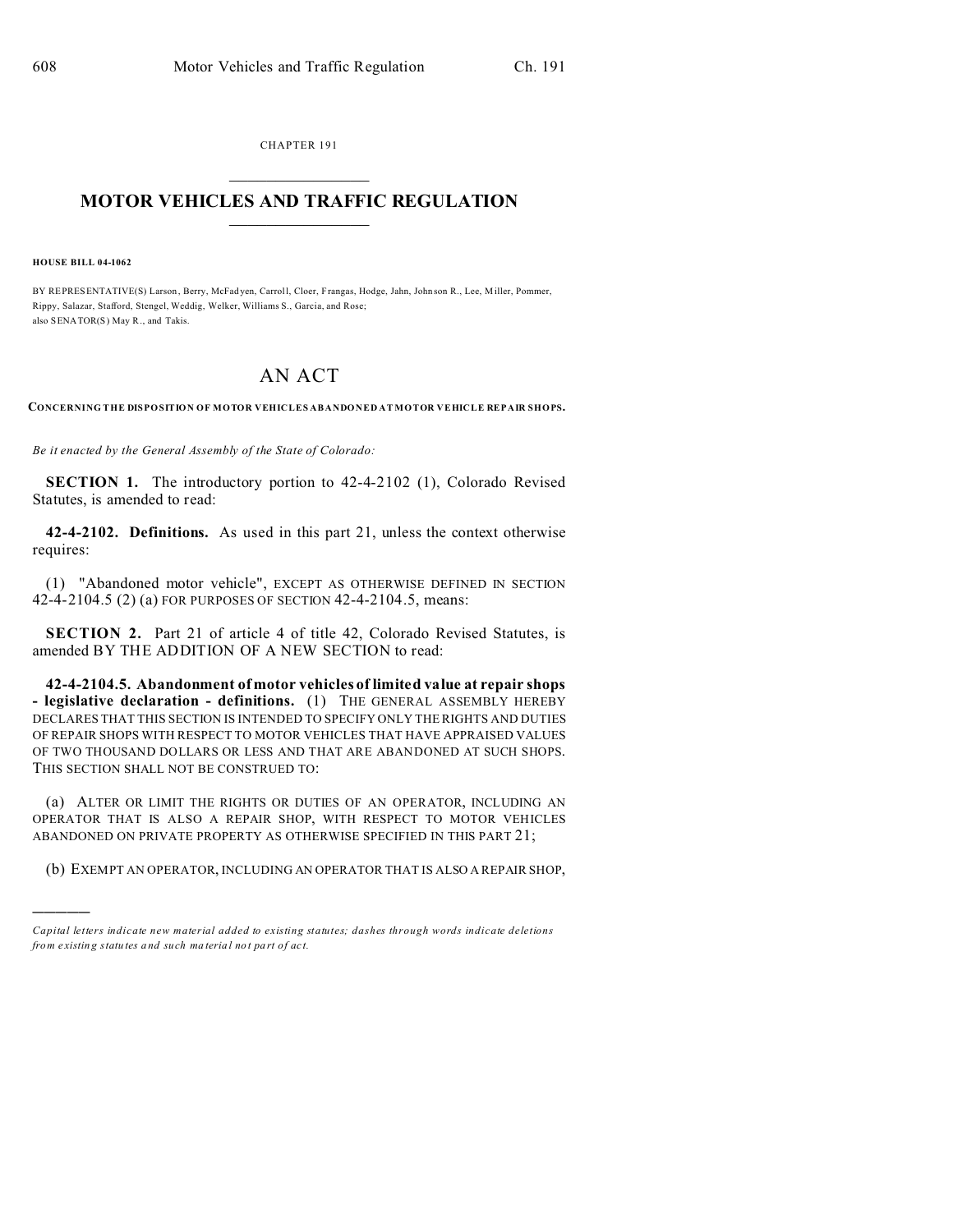FROM ANY LAW OR ADMINISTRATIVE RULE IMPOSED ON OPERATORS; OR

(c) GRANT ANY RIGHTS OR IMPOSE ANY DUTIES OF AN OPERATOR ON A REPAIR SHOP THAT IS NOT AN OPERATOR.

(2) FOR PURPOSES OF THIS SECTION:

(a) "ABANDONED MOTOR VEHICLE" MEANS A MOTOR VEHICLE:

(I) THAT HAS BEEN LEFT AT A REPAIR SHOP BY THE MOTOR VEHICLE'S OWNER, THE OWNER'S AGENT, OR AN OPERATOR HIRED BY THE OWNER OR OWNER'S AGENT;

(II) THAT THE REPAIR SHOP HAS OFFERED TO REPAIR AND FOR WHICH THE REPAIR SHOP HAS PREPARED AN ESTIMATE OF REPAIR COSTS;

(III) THAT THE OWNER OR THE OWNER'S AGENT HAS REFUSED TO AUTHORIZE REPAIRS TO, HAS REFUSED TO PAY FOR AUTHORIZED AND COMPLETED REPAIRS TO, OR HAS REFUSED TO REMOVE FROM THE REPAIR SHOP UPON REQUEST. IF A REPAIR SHOP IS UNABLE, DESPITE GOOD FAITH EFFORTS, TO OBTAIN A RESPONSE FROM THE OWNER OR THE OWNER'S AGENT REGARDING THE AUTHORIZATION OF REPAIRS, PAYMENT FOR AUTHORIZED AND COMPLETED REPAIRS, OR THE REMOVAL OF A MOTOR VEHICLE, THE OWNER OR OWNER'S AGENT SHALL BE DEEMED TO HAVE REFUSED TO AUTHORIZE REPAIRS, PAY FOR AUTHORIZED AND COMPLETED REPAIRS, OR REMOVE THE MOTOR VEHICLE.

(IV) THAT IS NOT THE SUBJECT OF SALE NEGOTIATIONS OR A SALE AGREEMENT BETWEEN THE OWNER OR THE OWNER'S AGENT AND THE REPAIR SHOP.

(b) "REPAIR SHOP" MEANS A PERSON OR FIRM THAT OFFERS MAJOR MOTOR VEHICLE REPAIR SERVICES OF MORE THAN ONE THOUSAND DOLLARS IN VALUE PER MOTOR VEHICLE REPAIR TO THE PUBLIC ON A COMMERCIAL BASIS AND COMPLIES WITH ALL FEDERAL, STATE, COUNTY, AND MUNICIPAL LAWS THAT REQUIRE THE PERSON OR FIRM TO POSSESS BUSINESS OR TAX LICENSES.

(3) A REPAIR SHOP IN POSSESSION OF AN ABANDONED MOTOR VEHICLE SHALL CONDUCT OR CAUSE TO BE CONDUCTED AN APPRAISAL OF THE MOTOR VEHICLE AT LEAST FIFTEEN DAYS, BUT NO MORE THAN THIRTY DAYS, AFTER THE DATE THE OWNER OF THE MOTOR VEHICLE OR THE OWNER'S AGENT REFUSED TO AUTHORIZE REPAIRS TO THE MOTOR VEHICLE, PAY FOR AUTHORIZED AND COMPLETED REPAIRS TO THE MOTOR VEHICLE, OR REMOVE THE MOTOR VEHICLE FROM THE REPAIR SHOP UPON REQUEST. IF THE REPAIR SHOP IS UNABLE, DESPITE GOOD FAITH EFFORTS, TO OBTAIN A RESPONSE FROM THE OWNER OR THE OWNER'S AGENT REGARDING REPAIR AUTHORIZATION, PAYMENT FOR AUTHORIZED AND COMPLETED REPAIRS, OR REMOVAL OF THE MOTOR VEHICLE, THE OWNER OR OWNER'S AGENT SHALL BE DEEMED TO HAVE REFUSED TO GRANT AUTHORIZATION, MAKE PAYMENT, OR REMOVE THE MOTOR VEHICLE FIVE WORKING DAYS FOLLOWING THE REPAIR SHOP'S LAST GOOD FAITH EFFORT TO CONTACT THE OWNER OR OWNER'S AGENT. A REPAIR SHOP THAT HAS AN APPRAISAL CONDUCTED SHALL USE A LICENSED COLORADO MOTOR VEHICLE DEALER TO DETERMINE THE VALUE OF THE MOTOR VEHICLE.

(4) IF THE APPRAISAL OF AN ABANDONED MOTOR VEHICLE INDICATES THAT THE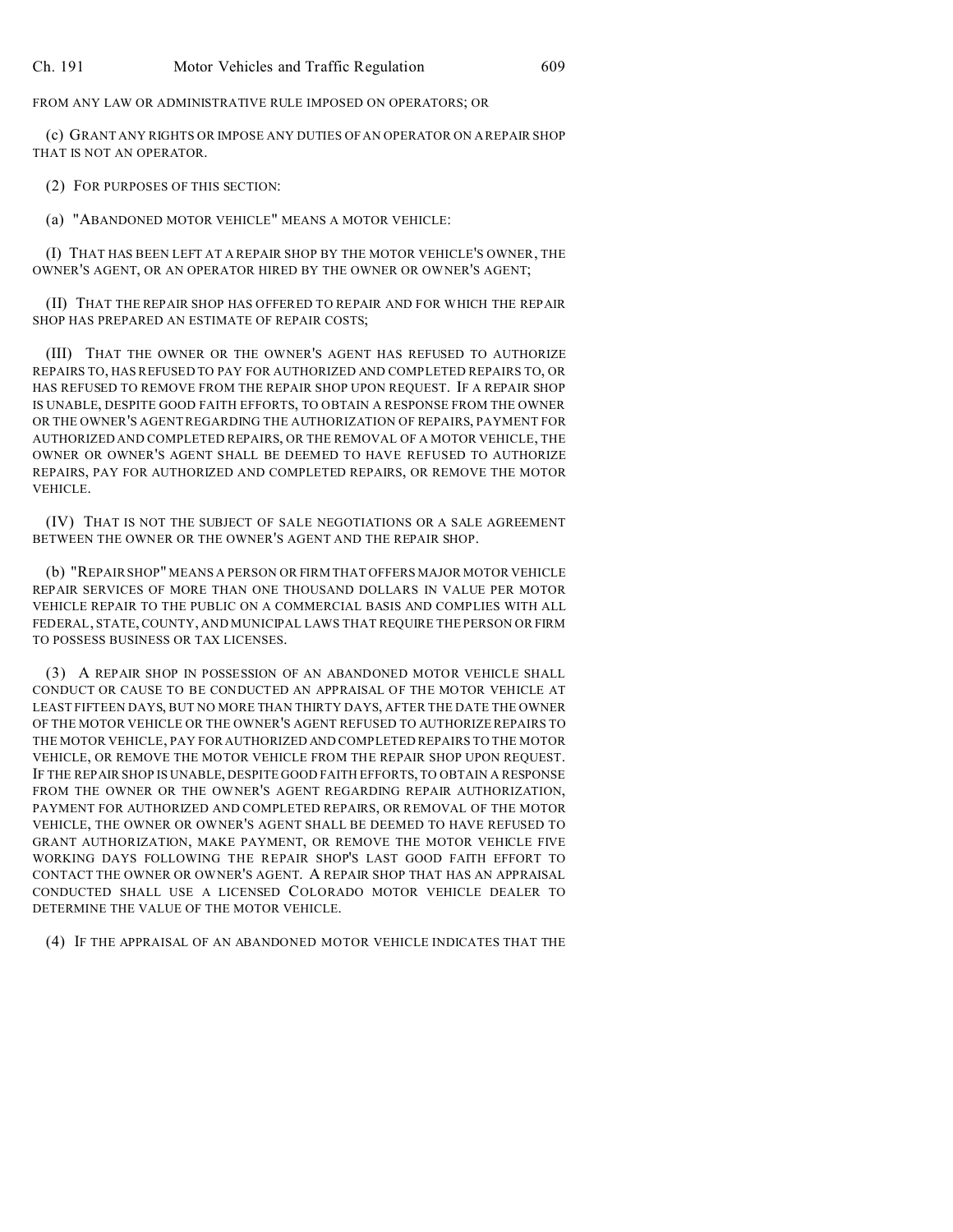MOTOR VEHICLE IS WORTH TWO THOUSAND DOLLARS OR LESS AND THE REPAIR SHOP INTENDS TO SELL THE MOTOR VEHICLE, THE REPAIR SHOP SHALL COMPLY WITH THE FOLLOWING PROCEDURES:

(a) (I) NO LATER THAN FIVE WORKING DAYS FOLLOWING COMPLETION OF THE APPRAISAL OF THE MOTOR VEHICLE, THE REPAIR SHOP SHALL PROVIDE NOTICE REGARDING THE MOTOR VEHICLE TO THE DEPARTMENT,THESHERIFF OR THE SHERIFF'S DESIGNEE OF THE COUNTY IN WHICH THE REPAIR SHOP IS LOCATED, OR THE CHIEF OF POLICE OR THE CHIEF'S DESIGNEE OF THE MUNICIPALITY IN WHICH THE REPAIR SHOP IS LOCATED. THE NOTICE SHALL INCLUDE THE NAME AND LOCATION OF THE REPAIR SHOP AND A DESCRIPTION OF THE ABANDONED MOTOR VEHICLE, INCLUDING THE MAKE, MODEL, COLOR, AND YEAR; THE NUMBER, ISSUING STATE, AND EXPIRATION DATE OF THE LICENSE PLATE; AND THE VEHICLE IDENTIFICATION NUMBER.

(II) THE LAW ENFORCEMENT AGENCY THAT RECEIVES THE NOTICE REQUIRED BY SUBPARAGRAPH (I) OF THIS PARAGRAPH (a) SHALL ENTER THE ABANDONED MOTOR VEHICLE IN THE COLORADO CRIME INFORMATION CENTER COMPUTER SYSTEM AND SHALL ASCERTAIN, IF POSSIBLE, WHETHER OR NOT THE MOTOR VEHICLE HAS BEEN REPORTED STOLEN. IF SO REPORTED, THE AGENCY SHALL RECOVER AND SECURE THE MOTOR VEHICLE, NOTIFY ITS RIGHTFUL OWNER, AND TERMINATE THE ABANDONMENT PROCEEDINGS UNDER THIS SECTION. UPON THE RELEASE OF THE VEHICLE TO THE OWNER OR LIENHOLDER, THE REPAIR SHOP SHALL NOTIFY THE RESPONSIBLE LAW ENFORCEMENT AGENT, AND THE AGENT SHALL ADJUST OR DELETE THE ENTRY IN THE COLORADO CRIME INFORMATION CENTER COMPUTER SYSTEM. THE RESPONSIBLE AGENCY MAY RECOVER FROM THE OWNER REASONABLE FEES FOR RECOVERING AND SECURING THE MOTOR VEHICLE, BUT THIS SUBPARAGRAPH (II) SHALL NOT BE CONSTRUED TO AUTHORIZE FEES FOR SERVICES THAT WERE NOT PROVIDED OR THAT WERE PROVIDED BY ANOTHER PERSON OR ENTITY.

(b) (I) IF THE VEHICLE HAS NOT BEEN REPORTED STOLEN, THEN NO LATER THAN TEN WORKING DAYS FOLLOWING NOTIFICATION TO THE REPAIR SHOP OF THE STATUS OF THE VEHICLE FROM THE LAW ENFORCEMENT AGENCY THAT DETERMINED THAT THE VEHICLE HAS NOT BEEN REPORTED STOLEN, THE REPAIR SHOP SHALL REPORT THE ABANDONMENT OF THE MOTOR VEHICLE TO THE DEPARTMENT BY INTERNET COMMUNICATION ON A FORM PRESCRIBED AND SUPPLIED BY THE DEPARTMENT FOR THAT PURPOSE.

(II) THE REPORT SHALL CONTAIN THE FOLLOWING INFORMATION:

(A) THE FACT OF POSSESSION, INCLUDING THE DATE THE MOTOR VEHICLE WAS LEFT AT THE REPAIR SHOP, THE LOCATION OF THE REPAIR SHOP, THE IDENTITY OF THE LAW ENFORCEMENT AGENCY DETERMINING THAT THE VEHICLE WAS NOT REPORTED STOLEN, AND THE CASE NUMBER; AND

(B) A DESCRIPTION OF THE ABANDONED MOTOR VEHICLE, INCLUDING THE MAKE, MODEL, COLOR, AND YEAR; THE NUMBER, ISSUING STATE, AND EXPIRATION DATE OF THE LICENSE PLATE; ANY OTHER INDICIA OF THE MOTOR VEHICLE'S STATE OF ORIGIN; THE APPRAISED VALUE OF THE MOTOR VEHICLE; AND THE VEHICLE IDENTIFICATION NUMBER.

(c) NO LATER THAN TEN WORKING DAYS FOLLOWING THE DEADLINE FOR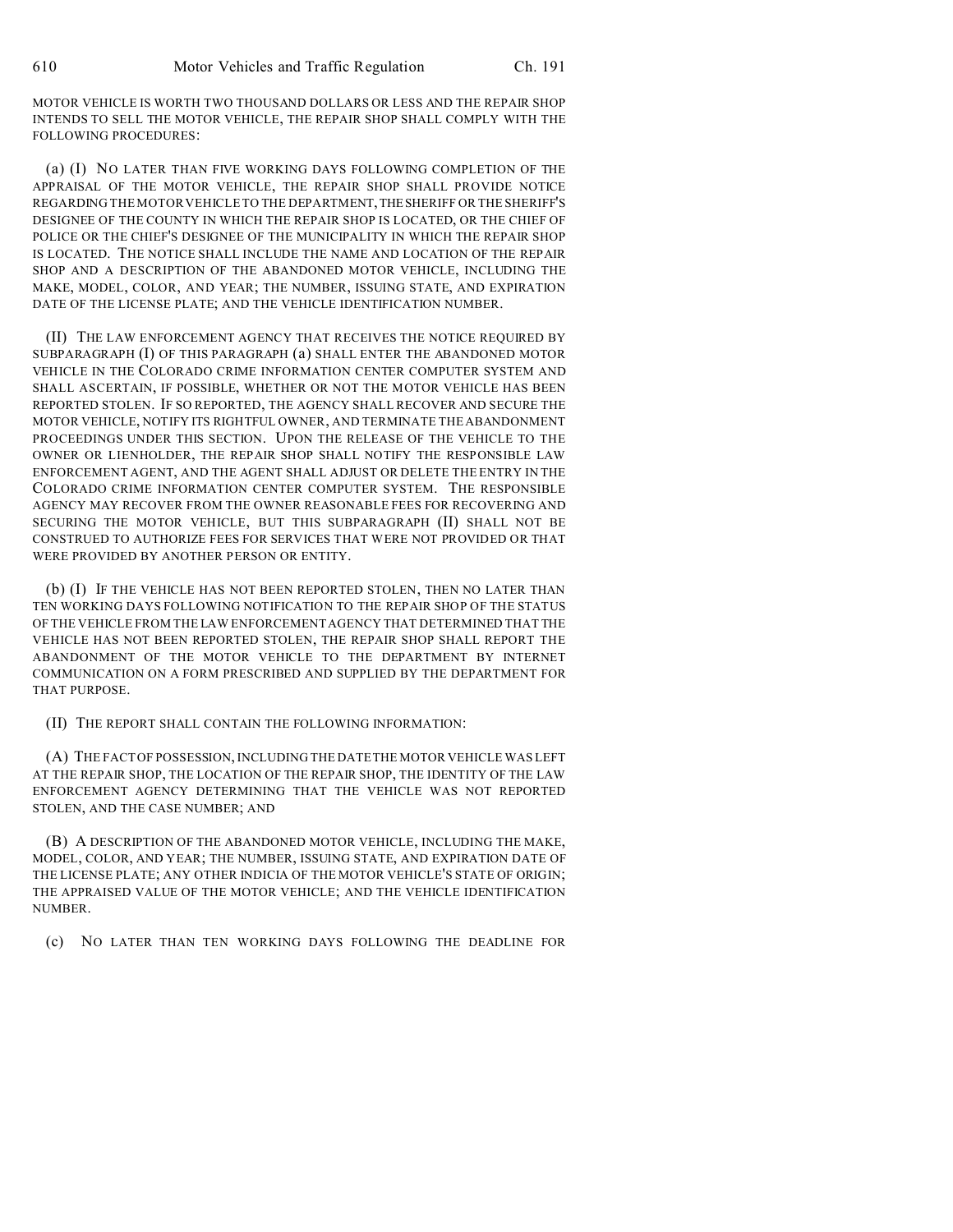SUBMISSION OF THE REPORT REQUIRED BY PARAGRAPH (b) OF THIS SUBSECTION (4), THE REPAIR SHOP SHALL CHECK THE ELECTRONIC SYSTEM IMPLEMENTED BY THE DEPARTMENT PURSUANT TO SECTION 42-4-2103 (3) (c) (III) TO OBTAIN CORRECT INFORMATION RELATING TO ANY OWNER AND LIENHOLDER OF THE ABANDONED MOTOR VEHICLE AS REPRESENTED IN THE DEPARTMENT RECORDS.

(d) (I) NO LATER THAN TEN WORKING DAYS FOLLOWING ITS RECEIPT OF OWNER AND LIENHOLDER INFORMATION FROM THE DEPARTMENT'S ELECTRONIC SYSTEM, THE REPAIR SHOP SHALL NOTIFY BY CERTIFIED MAIL THE OWNER OF RECORD, INCLUDING AN OUT-OF-STATE OWNER OF RECORD, AND ALL LIENHOLDERS OF ITS POSSESSION OF THE ABANDONED MOTOR VEHICLE. THE REPAIR SHOP SHALL MAKE A REASONABLE EFFORT TO ASCERTAIN THE ADDRESS OF THE OWNER OF RECORD AND ANY LIENHOLDERS. THE NOTICE SHALL CONTAIN THE FOLLOWING INFORMATION:

(A) THAT THE IDENTIFIED MOTOR VEHICLE HAS BEEN REPORTED ABANDONED TO THE DEPARTMENT;

(B) THE LOCATION OF THE REPAIR SHOP; AND

(C) THAT, UNLESS CLAIMED WITHIN THIRTY CALENDAR DAYS AFTER THE DATE THE NOTICE WAS SENT, AS DETERMINED FROM THE POSTMARK ON THE NOTICE, THE MOTOR VEHICLE IS SUBJECT TO SALE.

(II) THE DEPARTMENT SHALL MAINTAIN DEPARTMENT-APPROVED NOTICE FORMS SATISFYING THE REQUIREMENTS OF SUBPARAGRAPH (I) OF THIS PARAGRAPH (d) AND SHALL MAKE THEM AVAILABLE ELECTRONICALLY FOR USE BY REPAIR SHOPS.

(e) (I) (A) NOT LESS THAN THIRTY NOR MORE THAN SIXTY DAYS AFTER THE POSTMARKED DATE OF THE NOTICE MAILED PURSUANT TO PARAGRAPH (d) OF THIS SUBSECTION (4) OR THE DATE THE REPAIR SHOP RECEIVES NOTICE THAT NO RECORD EXISTS FOR THE ABANDONED MOTOR VEHICLE, THE REPAIR SHOP SHALL SELL THE MOTOR VEHICLE IN A COMMERCIALLY REASONABLE MANNER AT A PUBLIC OR PRIVATE SALE TO RECOUP ACTUAL COSTS, INCLUDING REPAIR COSTS, TOWING BILLS, AND STORAGE CHARGES. THE REPAIR SHOP MAY SELL THE MOTOR VEHICLE ON ITS OWN OR MAY MAKE THE SALE THROUGH A MOTOR VEHICLE DEALER, WHOLESALER, OR WHOLESALE MOTOR VEHICLE AUCTION DEALER LICENSED IN ACCORDANCE WITH SECTION 12-6-108, C.R.S. FOR PURPOSES OF THIS PARAGRAPH (e), A SALE IS NOT COMMERCIALLY REASONABLE IF THE VEHICLE'S APPRAISAL VALUE IS MORE THAN TWO HUNDRED DOLLARS AND THE VEHICLE IS SOLD TO AN OFFICER OR PARTNER OF THE REPAIR SHOP OR TO ANY OTHER PERSON WITH A PROPRIETARY INTEREST IN THE REPAIR SHOP.

(B) NOTHING IN THIS SUBPARAGRAPH (I) SHALL REQUIRE A REPAIR SHOP TO BE A LICENSED DEALER PURSUANT TO ARTICLE 6 OF TITLE 12, C.R.S., FOR PURPOSES OF SELLING A MOTOR VEHICLE PURSUANT TO THIS SECTION.

(II) IF THE APPRAISED VALUE OF THE ABANDONED MOTOR VEHICLE TO BE SOLD PURSUANT TO THIS PARAGRAPH (e) IS TWO HUNDRED DOLLARS OR LESS, THE SALE SHALL BE MADE ONLY FOR THE PURPOSE OF DISMANTLING THE MOTOR VEHICLE, AND THE PURCHASER SHALL NOT BE ENTITLED TO A COLORADO CERTIFICATE OF TITLE. THE REPAIR SHOP SHALL CAUSE TO BE EXECUTED AND DELIVERED TOGETHER TO THE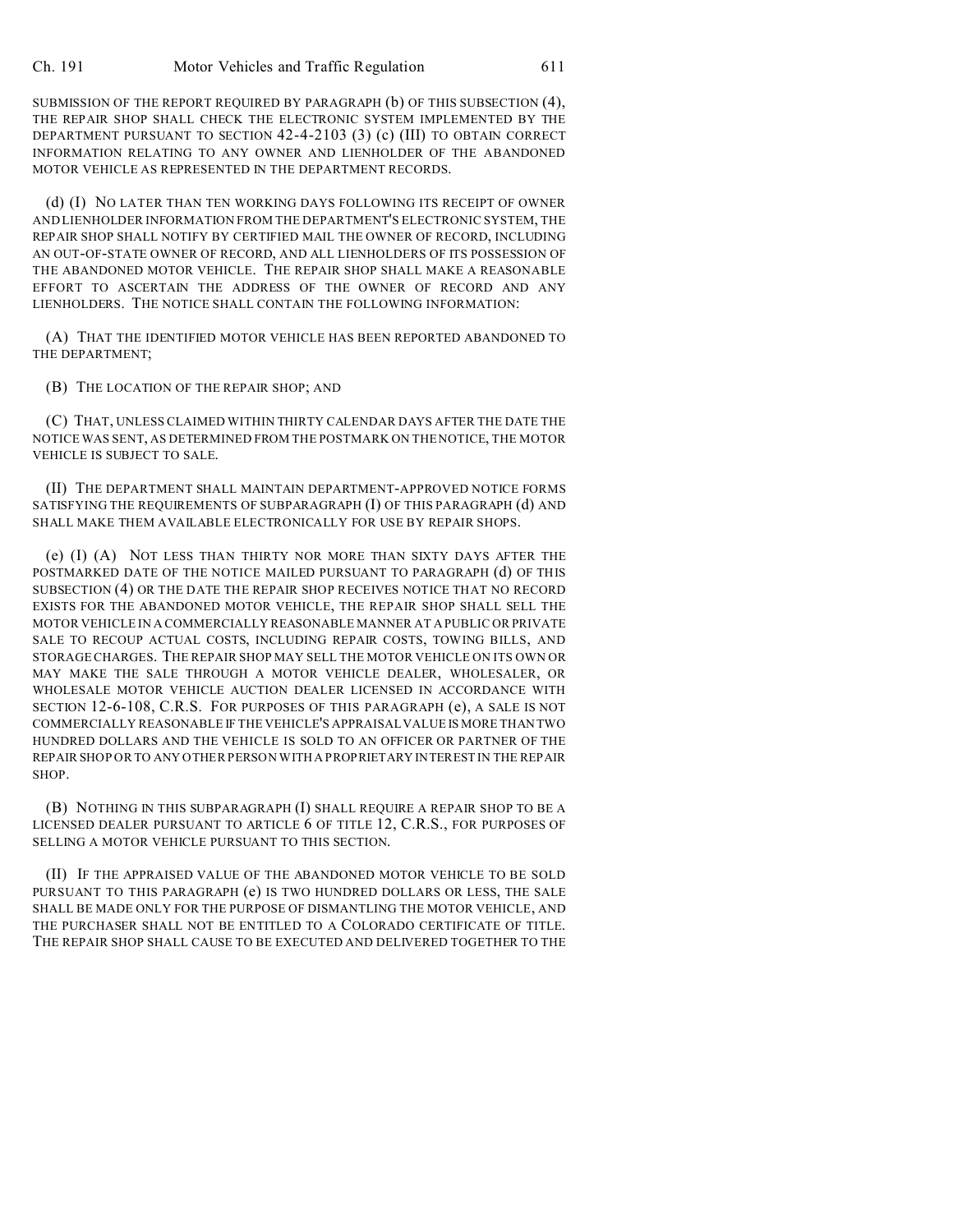PERSON PURCHASING THE MOTOR VEHICLE A BILL OF SALE AND A COPY OF THE REPORT DESCRIBED IN PARAGRAPH (b) OF THIS SUBSECTION (4). THE BILL OF SALE SHALL STATE THAT THE PURCHASER ACQUIRES NO RIGHT TO A CERTIFICATE OF TITLE FOR SUCH VEHICLE. THE REPAIR SHOP SHALL PROMPTLY SUBMIT TOGETHER TO THE DEPARTMENT A REPORT OF SALE AND A COPY OF THE BILL OF SALE AND SHALL ALSO DELIVER A COPY OF THE REPORT OF SALE TO THE PURCHASER OF THE MOTOR VEHICLE. UPON RECEIPT OF ANY REPORT OF SALE WITH SUPPORTING DOCUMENTS ON ANY SALE MADE PURSUANT TO THIS SUBPARAGRAPH (II), THE DEPARTMENT SHALL PURGE THE RECORDS FOR THE VEHICLE AS PROVIDED IN SECTION 42-4-2109 (1) (b) AND SHALL NOT ISSUE A NEW CERTIFICATE OF TITLE FOR THE VEHICLE. ANY CERTIFICATE OF TITLE ISSUED IN VIOLATION OF THIS SUBSECTION (4) SHALL BE VOID.

(III) IF THE APPRAISED VALUE OF AN ABANDONED MOTOR VEHICLE SOLD PURSUANT TO THIS SECTION IS MORE THAN TWO HUNDRED DOLLARS, THE SALE MAY BE MADE FOR ANY INTENDED USE BY THE PURCHASER, BUT THE MOTOR VEHICLE SHALL BE DEEMED TO BE A SALVAGE VEHICLE AS DEFINED IN SECTION 42-6-102 (13). THE REPAIR SHOP MAKING THE SALE SHALL CAUSE TO BE EXECUTED AND DELIVERED SIMULTANEOUSLY TO THE PERSON PURCHASING THE MOTOR VEHICLE A BILL OF SALE, A COPY OF THE REPORT DESCRIBED IN PARAGRAPH (b) OF THIS SUBSECTION (4), AND AN APPLICATION FOR A COLORADO SALVAGE CERTIFICATE OF TITLE SIGNEDBY A LEGALLY AUTHORIZED REPRESENTATIVE OF THE REPAIR SHOP. THE PURCHASER OF THE ABANDONED MOTOR VEHICLE SHALL BE ENTITLED TO A COLORADO CERTIFICATE OF SALVAGE TITLE UPON APPLICATION AND PROOF OF COMPLIANCE WITH THE APPLICABLE PROVISIONS OF THE "CERTIFICATE OF TITLE ACT", PART 1 OF ARTICLE 6 OF THIS TITLE.

**SECTION 3.** 42-4-1805 (1), Colorado Revised Statutes, is amended to read:

**42-4-1805. Appraisal of abandoned motor vehicles - sale.** (1) Abandoned motor vehicles or motor vehicles abandoned in an impound lot subsequent to a tow from public property shall be appraised and sold by the responsible law enforcement agency at a public or private sale held not less than thirty days nor more than sixty days after the date the notice required by section  $42-4-1804$  (4) was mailed. except that, if such motor vehicle meets the definition of a collector's item as defined in section 42-12-101 (2), the law enforcement agency shall not sell such motor vehicle for at least ninety days after such date.

**SECTION 4.** 42-4-2104 (1) (a), Colorado Revised Statutes, is amended to read:

**42-4-2104. Appraisal of abandoned motor vehicles - sale.** (1) (a) Motor vehicles that are abandoned on private property shall be appraised and sold by the operator in a commercially reasonable manner at a public or private sale held not less than thirty days nor more than sixty days after the postmarked date the notice was mailed pursuant to section 42-4-2103 (4) or the date the operator receives notice that no record exists for such vehicle. except that, if such motor vehicle meets the definition of a collector's item as defined in section  $42-12-101$  (2), an operator or its agent shall not sell such motor vehicle for at least ninety days after such date. Such sale shall be made through a motor vehicle dealer or wholesaler, or wholesale motor vehicle auction dealer licensed in accordance with section 12-6-108, C.R.S., or through a classified newspaper advertisement published in Colorado. For purposes of this section, a sale shall not be considered commercially reasonable if the vehicle's appraisal value is more than two hundred dollars and such vehicle is sold to an officer